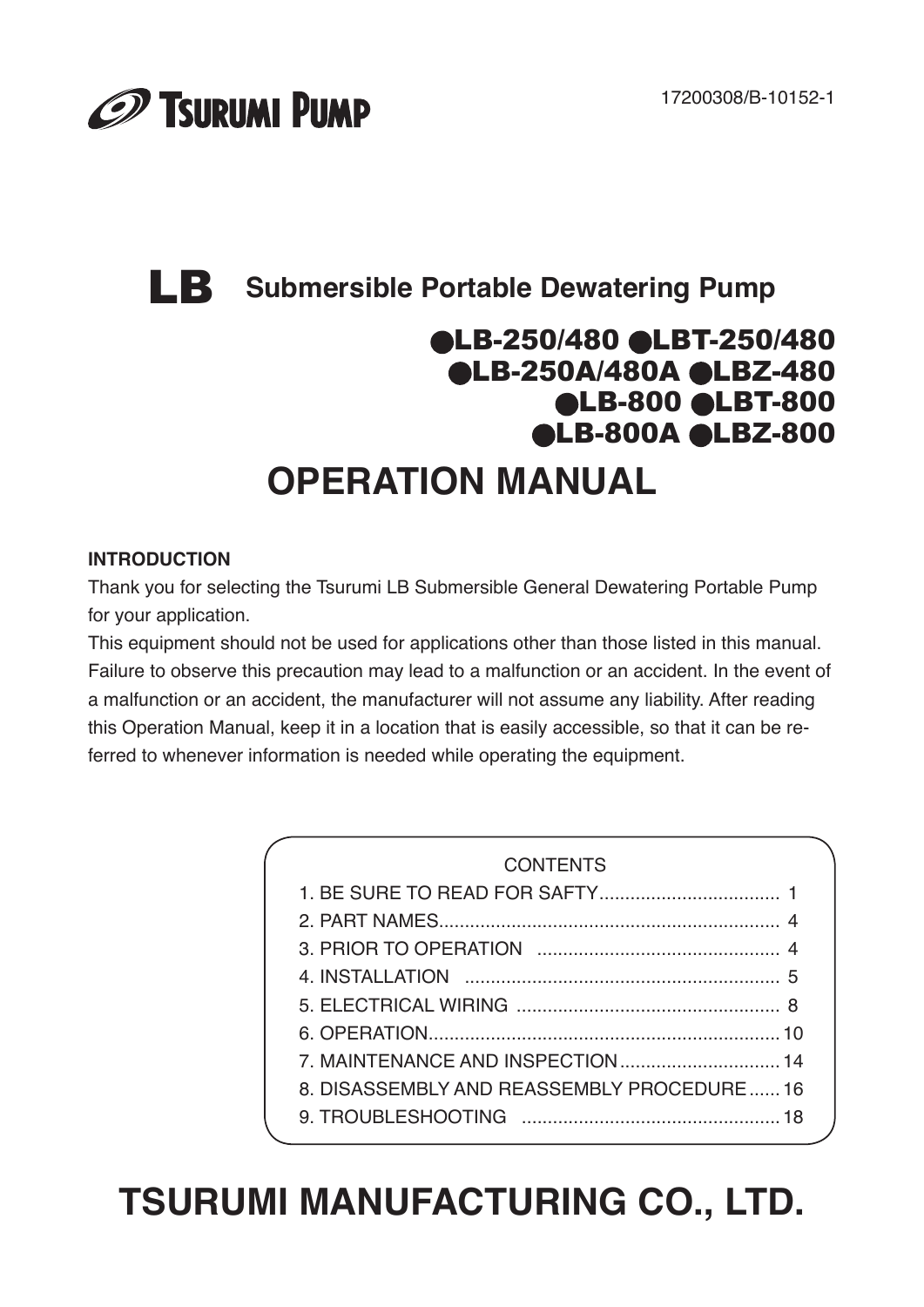# **BE SURE TO READ FOR YOUR SAFETY**

Be sure to thoroughly read and understand the SAFETY PRECAUTIONS given in this section before using the equipment in order to operate the equipment correctly.

The precautionary measures described in this section are intended to prevent danger or damage to you or to others. The contents of this manual that could possibly be performed improperly are classified into two categories: **WARNING**, and **CAUTION**. The categories indicate the extent of possible damage or the urgency of the precaution. Note however, that what is included under **CAUTION** may at times lead to a more serious problem. In either case, the categories pertain to safety-related items, and as such, must be observed carefully.

- WARNING : Operating the equipment improperly by failing to observe this precaution may possibly lead to death or injury to humans.
- **CAUTION** : Operating the equipment improperly by failing to observe this precaution may possibly cause injury to humans and other physical damage.
	- : Gives information that does not fall in the WARNING or CAUTION categories.
- Explanation of Symbols:

**NOTE**

: The  $\triangle$  mark indicates a WARNING or CAUTION item. The symbol inside the mark describes the precaution in more detail ("electrical shock", in the case of the example on the left).



: The **mark indicates an action that must be taken, or instructs how to perform a task. The symbol**  inside the mark describes the precaution in more detail ("provide ground work", in the case of the example on the left).

# **7 PRECAUTIONS TO THE PRODUCT SPECIFICATIONS**



**Frequency** Voltage

Do not operate the product under any conditions other than those for which it is specified. **Failure to observe the precaution can lead to electrical leakage, electrical shock, fire, water overflow or other problems.** 

# **PRECAUTIONS DURING TRANSPORT AND INSTALLTION**

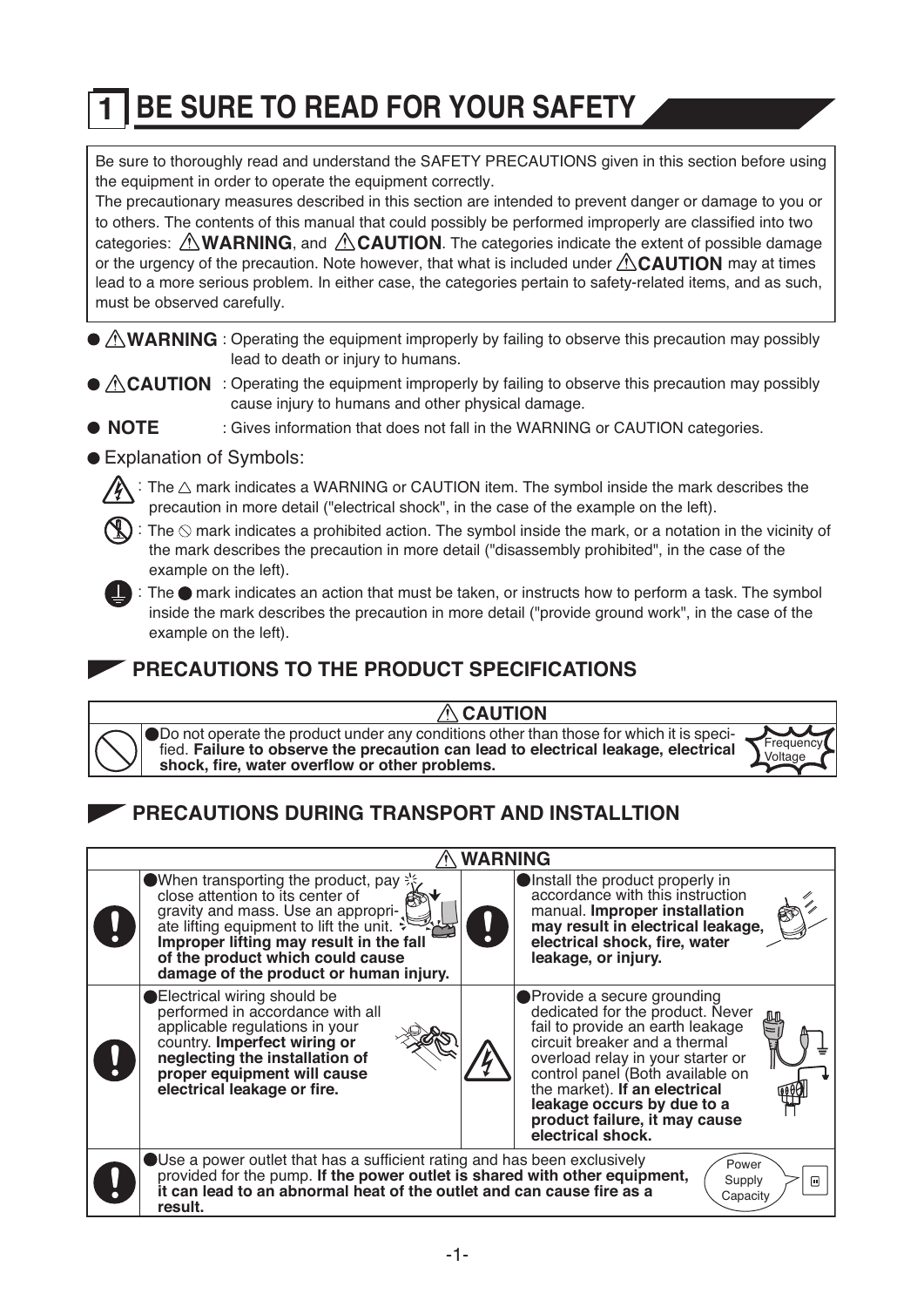|                                                                                                                                                                                                                            | <b>CAUTION</b> |                                                                                                                                                                                                                                                                                 |
|----------------------------------------------------------------------------------------------------------------------------------------------------------------------------------------------------------------------------|----------------|---------------------------------------------------------------------------------------------------------------------------------------------------------------------------------------------------------------------------------------------------------------------------------|
| Be sure to provide a ground wire<br>securely. Do not connect the<br>ground wire to a gas pipe,<br>water pipe, lightening rod, or<br>telephone ground wire. Improper<br>grounding could cause electri-<br>cal shock.        |                | Prevent a metallic object or dust<br>from sticking to the power plug.<br>Adhesion of foreign object to the<br>plug could cause electrical<br>shock, short-circuit, or fire.                                                                                                     |
| Do not scratch, fold, twist, make<br>alterations, or bundle the cable, or<br>use it as a lifting device. The cable<br>may be damaged, which may<br>cause electrical leakage, short-<br>circuit, electrical shock, or fire. |                | Do not use the cabtyre cable, power<br>plug, or power outlet if it is damaged<br>or it is not closely fitted. Connect<br>every conductor of the cabtyre cable<br>securely to the terminals. Failure to<br>observe this can lead to electrical<br>shock, short-circuit, or fire. |
| This pump is neither dust-proof nor<br>explosion-proof. Do not use it at a<br>dusty place or at a place where<br>toxic, corrosive or explosive gas is<br>present. Use in such places<br>could cause fire or explosion.     |                | When the product will be carried by<br>hand, decide the number of persons<br>considering the mass of the product.<br>When lifting up the product, do<br>not attempt to do it by simply<br>bowing from the waist. Use the<br>knees, too, to protect your back.                   |

# **35 PRECAUTIONS DURING TEST OPERATION AND OPERATION**

| <b>WARNING</b>                                                                                                                                                                                                                                                                                                                                                                                                                                                     |  |                                                                                                                                                                                                                              |  |  |  |
|--------------------------------------------------------------------------------------------------------------------------------------------------------------------------------------------------------------------------------------------------------------------------------------------------------------------------------------------------------------------------------------------------------------------------------------------------------------------|--|------------------------------------------------------------------------------------------------------------------------------------------------------------------------------------------------------------------------------|--|--|--|
| Never try to operate the pump if<br>somebody is present in the pump<br>sump. If an electrical leakage<br>occurs, it can cause electrical<br>shock.                                                                                                                                                                                                                                                                                                                 |  | ● Never start the pump while it is<br>suspended, as the unit may jerk<br>and could lead to injury.                                                                                                                           |  |  |  |
| When changing power connection is<br>OFF<br>needed to correct the direction of<br>rotation, be sure to turn off the<br>power supply (earth leakage circuit<br>breaker, etc.), and perform the work<br>es<br>Se<br>after making sure that the impeller<br>has stopped completely. Failure to<br>do so may lead to electrical<br><b>STOP</b><br>shock, short-circuit, or injury.                                                                                     |  | ● When inspecting the pump, be sure<br>to turn off the power supply (earth<br>OFF<br>leakage circuit breaker, etc.) so that<br>the pump may not start acciden-<br>tally. Failure to do so may lead to<br>a serious accident. |  |  |  |
| $\wedge$ CAUTION                                                                                                                                                                                                                                                                                                                                                                                                                                                   |  |                                                                                                                                                                                                                              |  |  |  |
| Do not operate the product under<br>any voltage other than described<br>on the nameplate with the voltage<br>variation limit within $\pm 10\%$ . If it is<br>operated with a generator, it is<br>strongly suggested not to operate<br>other equipment with the same<br>generator. Failure to observe<br>Rated<br>this caution may cause<br>Voltage<br>malfunction and breakdown of<br>the product, which may lead to<br>electrical leakage or electrical<br>shock. |  | ● Do not touch the product with bare<br>hands during or immediate after<br>the operation, as the product may<br>become very hot during operation.<br><b>Failure to observe this caution</b><br>may lead to be burned.        |  |  |  |
| Do not use the product in a liquid<br>other than water. Use in oil, salt<br>water or organic solvents will<br>damage it, which may lead to<br>electrical leakage or electrical<br>For water<br>shock.<br>only                                                                                                                                                                                                                                                      |  | ● Do not run the product dry or<br>operate it with its gate valve<br>closed, as doing so will damage<br>the product, which may lead to<br>electrical leakage or electrical<br>shock.                                         |  |  |  |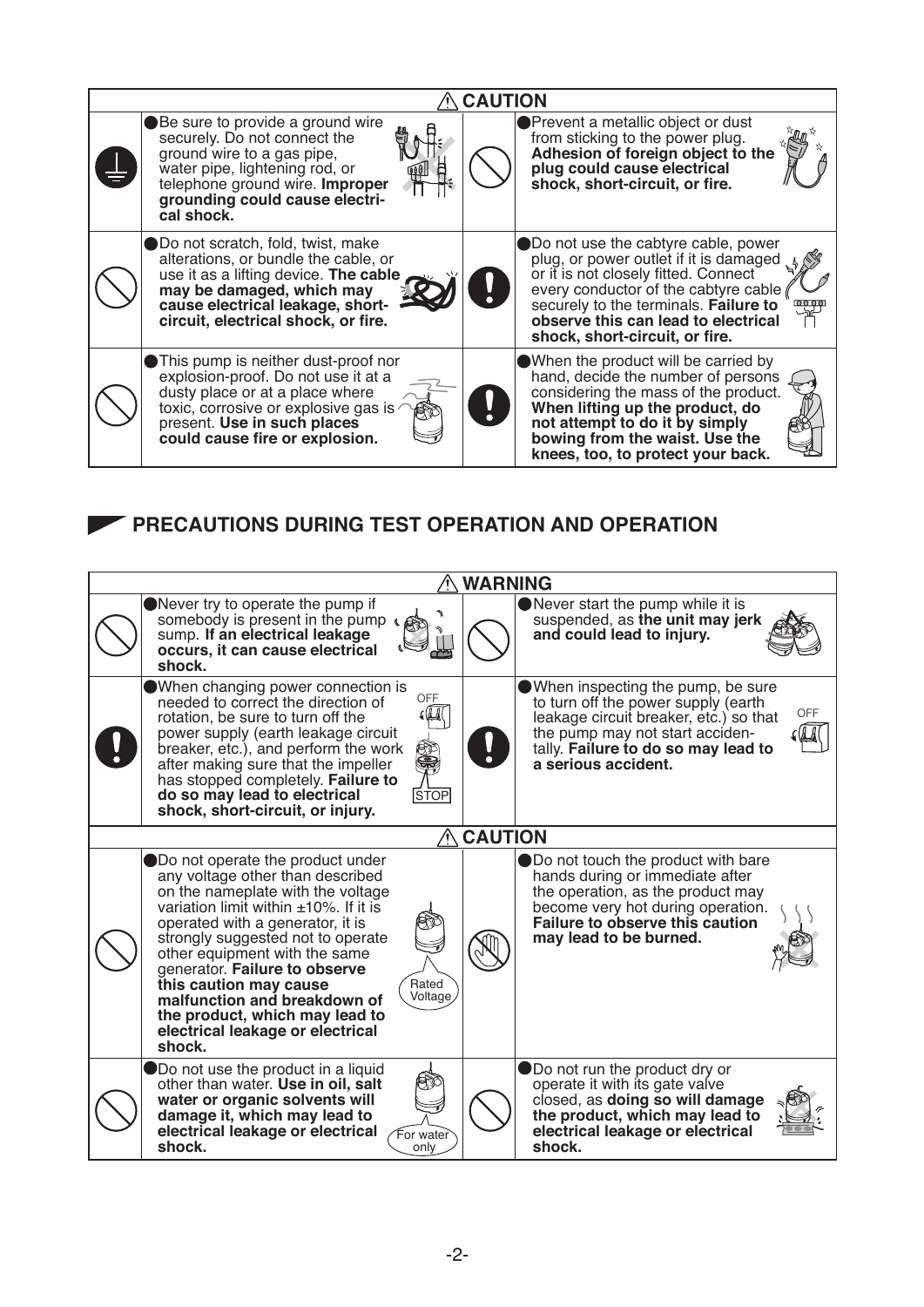

# **35 PRECAUTIONS DURING MAINTENANCE AND INSPECTION**



# **7 PRECAUTION TO POWER OUTAGE**



**WARNING**

In case of power outage, turn off the power supply. **The product will resume operation when the power is restored, which presents serious danger to people in the vicinity.** 



# $\blacktriangleright$  OTHER PRECAUTION



Never use the product for potable water. **It may present a danger to human health.** Potable

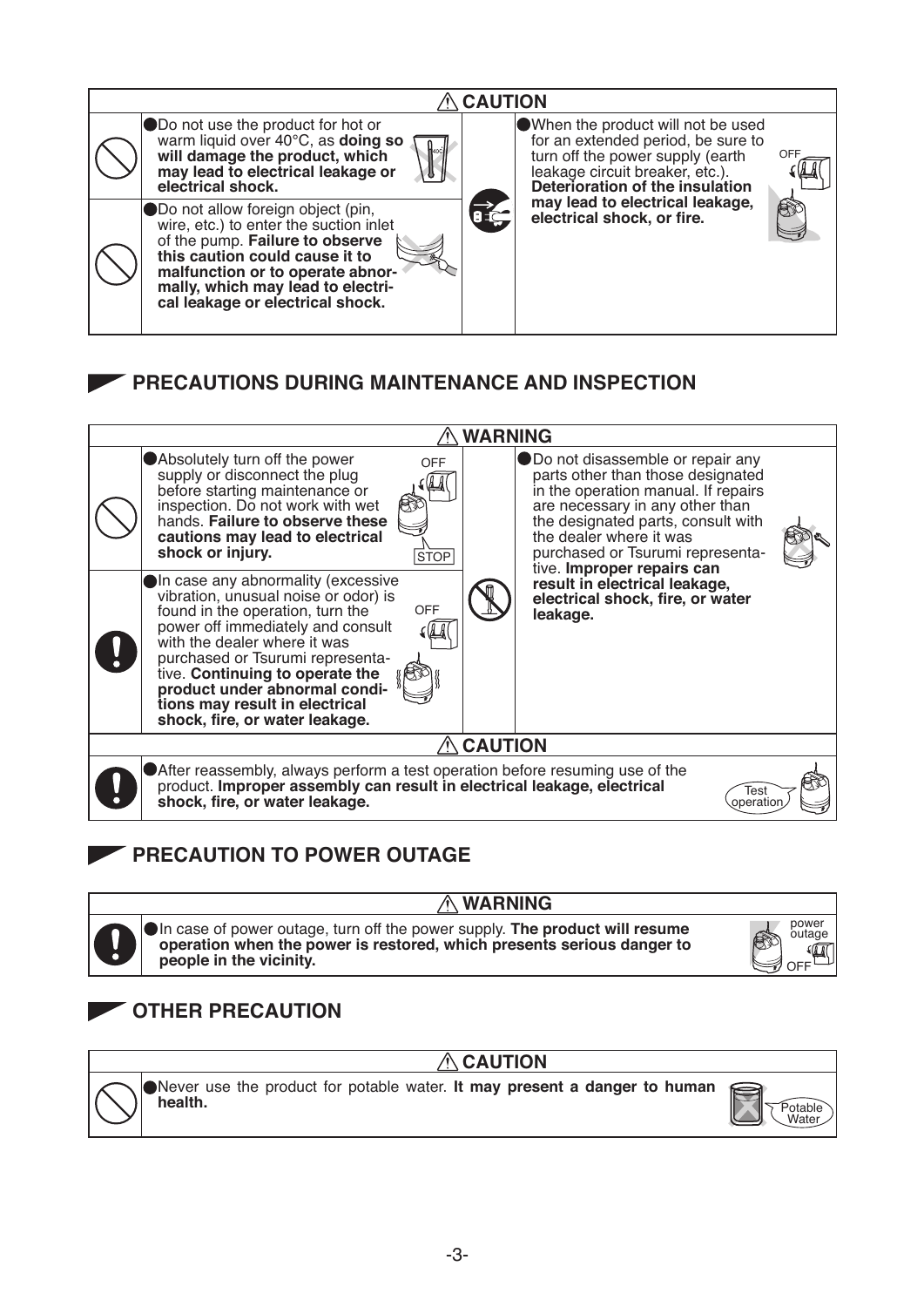

After unpacking, verify the contents.

## **3URGIVER Product Inspection**

Inspect the product for damage during shipment, and make sure all bolts and nuts are tightened properly.

## **5Shecification Check**

Check the nameplate of the unit to verify that it is the product that you have ordered. Pay particular attention to its voltage and frequency specifications.



| 1  | Submersible pump         | 11 Rated voltage           |
|----|--------------------------|----------------------------|
| 2  | Built in motor protector | 12 Rated current           |
| 3  | Serial number            | 13 Rated output power      |
| 4  | Model                    | 14 Insulation class        |
| 5  | Frequency                | 15 Max. liquid temperature |
| 6  | Max. total head          | 16 Weight without cable    |
| 7  | Min. total head          | 17 Speed of rotation       |
| 8  | Max. flow rate           | 18 IP degree of protection |
| 9  | Discharge bore           | 19 Max. immersion depth    |
| 10 | Phase                    | 20 Direction of rotation   |

Note *If you discover any damage or discrepancy in the product, please contact the dealer where this equipment* Note 1, was purchased or the Tsurumi sales office in your area.

#### **Example of nameplate**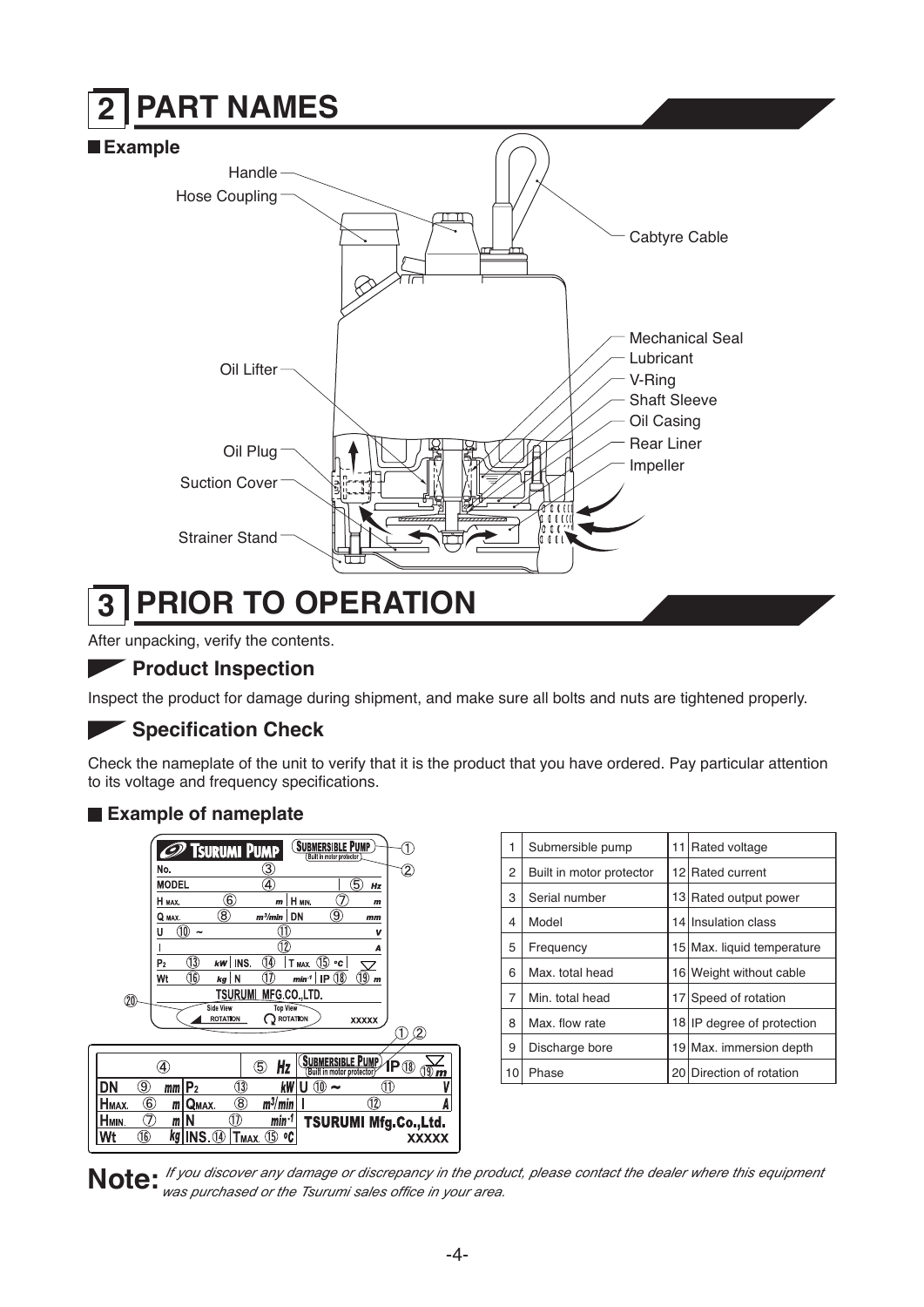## Accessory Check

Verify that all accessory items are included in the package.

- 
- 

Note *if you discover any damage or discrepancy in the product, please contact the dealer where this equipment* Note *i* was purchased or the Tsurumi sales office in your area.

## Product Specifications

#### Do not operate this product under any conditions other than those that have **ACAUTION** been specified.

### Major Standard Specifications

| Applicable Liquids | Consistency and<br>Temperature         | Water, Rain Water, Font Water, Sand carring Water,<br>Ground Water ; $0 \sim 40^{\circ}$ C |  |
|--------------------|----------------------------------------|--------------------------------------------------------------------------------------------|--|
|                    | Impeller                               | Semi-Vortex-Type                                                                           |  |
| Pump               | <b>Shaft Seal</b>                      | Double Mechanical Seal                                                                     |  |
|                    | <b>Bearing</b>                         | <b>Shielded Ball Bearing</b>                                                               |  |
|                    | Specifications                         | Dry Submersible Induction Motor, 2-Pole                                                    |  |
|                    | Insulation                             | Class E                                                                                    |  |
| Motor              | <b>Protection System</b><br>(built-in) | Miniature protector [LB-250(A), LB-480(A)(Z)]<br>Circle thermal protector (other models)   |  |
|                    | Lubricant                              | Turbine oil VG32 (non-additive)                                                            |  |
| Connection         |                                        | <b>Hose Coupling</b>                                                                       |  |

### Standard specifications (50/60Hz)

| Model   | <b>Bore</b> | Phase | Starting       | Output | Max.Head               | Max.capacity             | <b>WHT</b> |
|---------|-------------|-------|----------------|--------|------------------------|--------------------------|------------|
|         |             |       | Method         |        | m                      | $m^3/m$ in               |            |
|         | mm          |       |                | kW     | ft.                    | <b>GPM</b>               | kg         |
| LB-250  | 40          |       | Capacitor-Run  | 0.25   | 8.8/8.6<br>28.9/28.2   | 0.190<br>50.2            | 10.4       |
| LBT-250 | 40          | 3     | Direct-on-line | 0.25   | 8.8/8.6<br>28.9/28.2   | 0.190<br>50.2            | 10.0       |
| LB-480  | 50          |       | Capacitor-Run  | 0.48   | 11.0/12.0<br>36.1/39.5 | 0.220/0.240<br>58.1/63.4 | 10.4       |
| LBT-480 | 50          | 3     | Direct-on-line | 0.48   | 11.0/12.0<br>36.1/39.5 | 0.220/0.240<br>58.1/63.4 | 10.0       |
| LB-250A | 40          |       | Capacitor-Run  | 0.25   | 8.8/8.6<br>28.9/28.2   | 0.190<br>50.2            | 11.0       |
| LB-480A | 50          |       | Capacitor-Run  | 0.48   | 11.0/12.0<br>36.1/39.5 | 0.220/0.240<br>58.1/63.4 | 11.0       |
| LBZ-480 | 50          |       | Capacitor-Run  | 0.48   | 11.0/12.0<br>36.1/39.5 | 0.220/0.240<br>58.1/63.4 | 10.4       |
| LB-800  | 50          |       | Capacitor-Run  | 0.75   | 15.0/18.0<br>49.0/59.0 | 0.31<br>82.0             | 13.1       |
| LBT-800 | 50          | 3     | Direct-on-line | 0.75   | 15.0/18.0<br>49.0/59.0 | 0.31<br>82.0             | 12.4       |
| LB-800A | 50          |       | Capacitor-Run  | 0.75   | 15.0/18.0<br>49.0/59.0 | 0.31<br>82.0             | 13.7       |
| LBZ-800 | 50          |       | Capacitor-Run  | 0.75   | 15.0/18.0<br>49.0/59.0 | 0.31<br>82.0             | 13.1       |

Note: The weight (mass) given above is the operating weight of the pump itself, not including the cabtyre cable.

# **INSTALLATION**

**ACAUTION** 

· The supply voltage should be within ± 10% of the rated voltage.  $\cdot$  The water temperature for operating the pump should be between 0  $\sim$  40°C. Failure to observe the precautions given above could cause the pump to malfunction, which may lead to current leakage or electrical shock.

Note To use the pump for a special solution, contact the dealer where it was purchased, or the Tsurumi sales of-

### ■ Critical Use Pressure



Do not operate the pump in an area that is exposed to a water pressure that exceeds the values given below.

**Critical Use Pressure**  $0.2 MPa$  (2kgf/cm<sup>2</sup>) – discharge pressure during use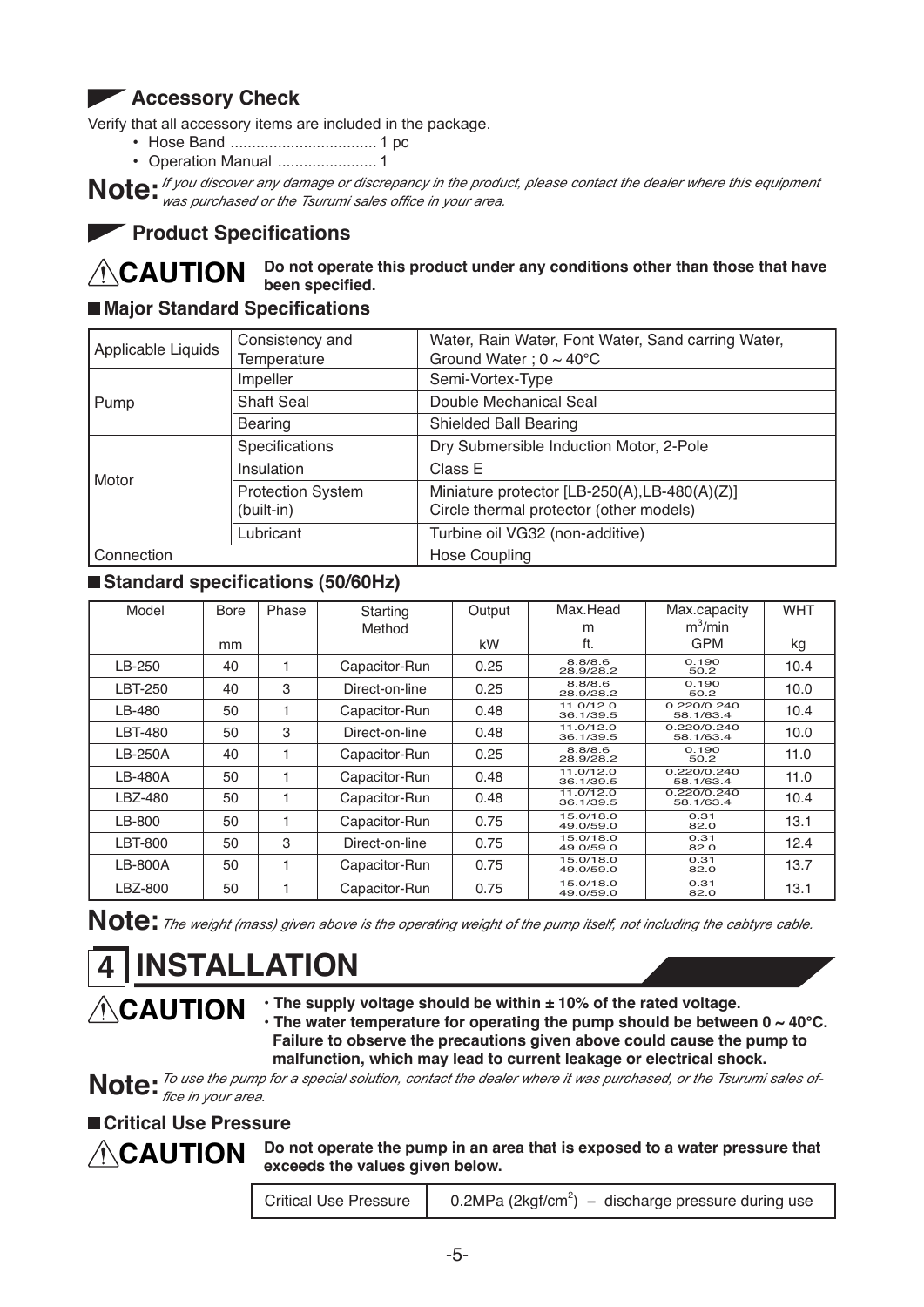# **Preparation for Installation**

#### Single-phase power supply:

Use a megger to measure the resistance between the tip of the cabtyre cable plug and the ground terminal to verify the insulation resistance of the motor.

Measure twice the resistance between each of the two tips of the plug and ground.

(This diagram shows a 2-pin plug type.)

# CAUTION Beware that the power plug varies by country or region.

#### Three-phase power supply:

Use a megger to measure the resistance between each core of the cabtyre cable and the (green) ground wire to verify the insulation resistance of the motor.

Insulation resistance reference value =  $20M\Omega$  minimum





Note. The insulation resistance reference value of 20MQ minimum is based on a new or repaired pump. For reference values of a pump that has already been put into operation, refer to "7. Maintenance and Inspection" of this manual

### ■ How to use level relay unit (LB-250A/480A/800A .LBZ-480/800)



- Do not measure the insulation resistance with insulation resistance tester for following parts. It causes a trouble. . Do not lift or hang the level relay unit. It will damage and
- cause a leakage, an electric shock, and a fire.
- . In the case of the float type, do not lift it by the float cable. as it will damage the cable, and lead to a leakage, electrical shock, and fire.



(1) between the plug



(2) between the electrode of a level relay unit

(3) between the electrode of a level relay unit and a plug





(4) Do not make "on"period between the other level relay unit.

# **Precautions During Installation**

When installing the pump, be mindful of the pump's center of gravity and **WARNING** weight. If the pump is not suspended properly, the pump may fall and break, which may lead to injury.

**ACAUTION** 

When installing or moving the pump, never suspend the pump by the cabtyre cable. Doing so will damage the cable, which may cause a current leakage, electrical shock, or fire.

(1) When a hose is used, attach the hose to the hose coupling as far as it will go, then fasten it securely with a hose band.

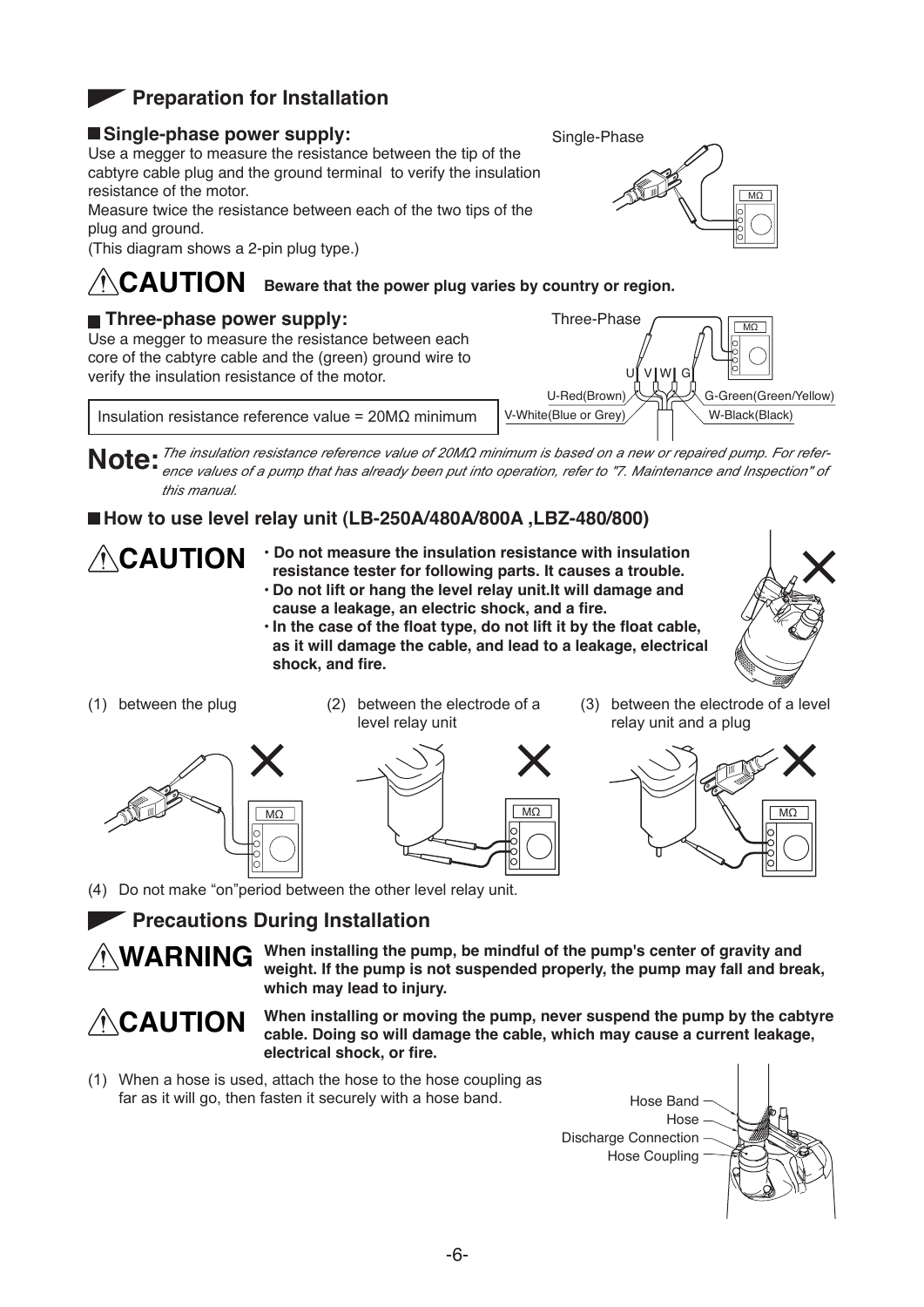(2) Handle the pump carefully without applying shock to it, such as by dropping it. To suspend the pump, do so manually or by attaching a rope or chain to its handles.

The rope for suspending the pump during its **ACAUTION** installation must be of a thickness that accommodates the weight of the pump. When using a chain, make sure that the chain does not become twisted. Failure to observe these precautions could cause the rope or chain to break and the pump to fall and break, which could lead to personal injury.



- (3) Operate the pump in a location that has a sufficient water level and collects water easily.
- Note: For the water level required for operating the pump, refer to the external dimension drawing, which is provided separately. Extend the end of the hose (discharge side) above the water surface. If the end of the hose is submerged in water, it may cause the water to flow back when the pump has been stopped. Conversely, if the end of the hose is located at a level that is lower than the source water surface, water may continue to flow out even after the pump has been stopped.
- (4) Route the hose as straight as possible. Excessive bending of the hose could obstruct the flow of water, reduce the pumping volume, or clog the pump with mud, thus disabling the pumping function. If the hose is kinked at its base, it will create air pockets in the pump, causing the pump to operate dry. To prevent this from occurring, straighten the bend while operating the pump.

If the hose becomes kinked as shown in (A), reposition the hose coupling so that it faces as shown in (B). Loosen the cap nut on the hose coupling to change its direction.





#### If the pump draws in a large amount of mud, it could cause the pump to wear **ACAUTION** prematurely and lead to a malfunction, current leakage, and electrical shock.

(5) Operate the pump upright. If there is the likelihood of the pump drawing in excess mud, place a concrete block under the pump.

### **Installing the Float**

Set the length of the float lead wire to the dimension indicated below. Failure to observe this will lead to an improper operation.

| Pump model |                   |
|------------|-------------------|
| IB7-480    | 150 <sub>mm</sub> |
| LBZ-800    | 200 <sub>mm</sub> |

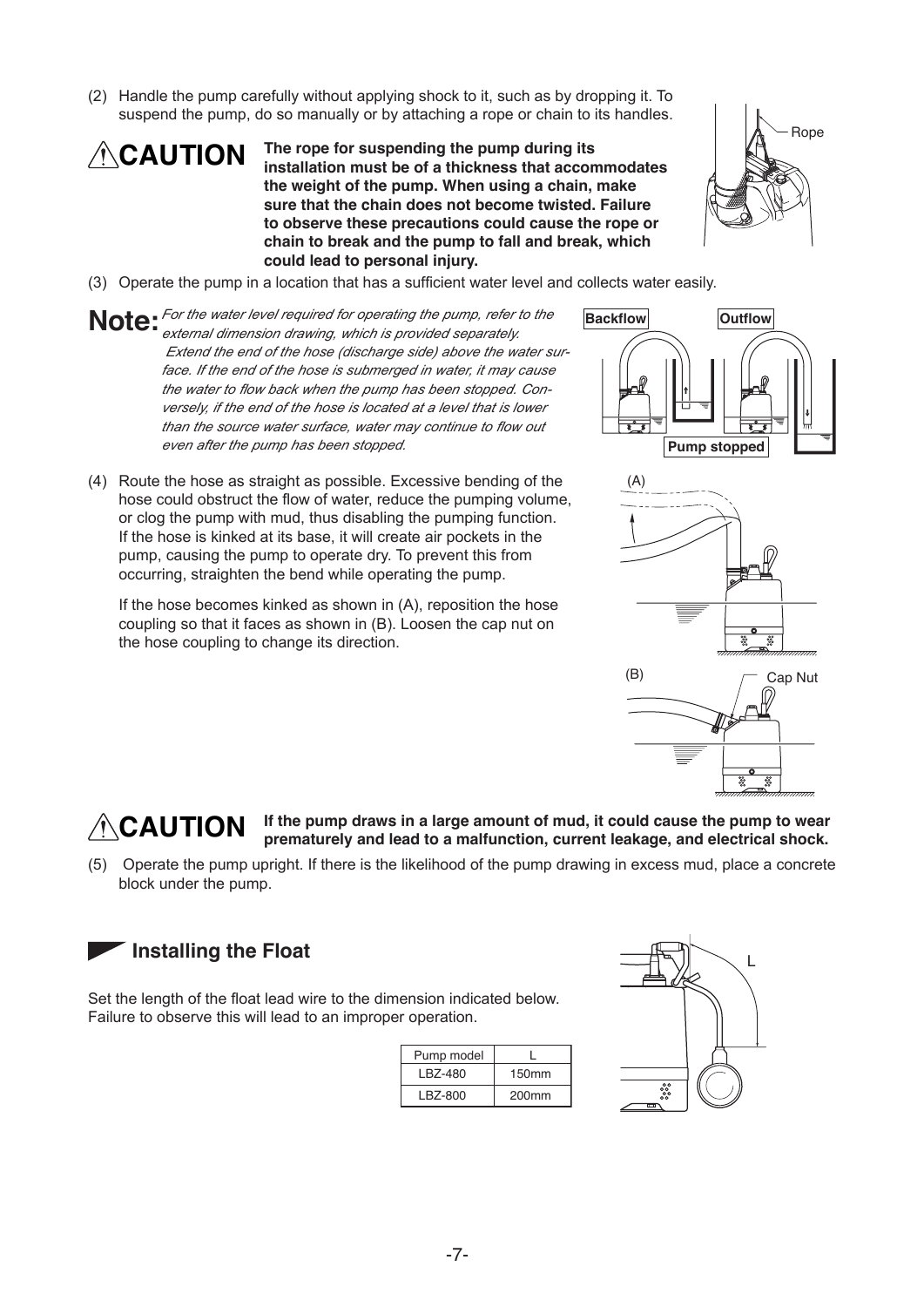# **ELECTRICAL WIRING**

### **Electrical Wiring Work**

 $\triangle WARMING$   $\cdot$  All electrical work must be performed by an authorized electrician, in compliance with local electrical equipment standards and internal wiring codes. Never allow an unauthorized person to perform electrical work because it is not only against the law, but it can also be extremely dangerous.

- . Improper wiring can lead to current leakage, electrical shock, or fire.
- . Abusolutely provide a dedicated earth leakage circuit breaker and a thermal overload realy suitable for the pump(available on the market). Failure to follow this warning can cause electrical shock or explosion when the product fails or an electrical leakage occurs.

Operate well within the capacity of the power supply and wiring.

# Grounding **AWARNING**

**ACAUTION** 

Be sure to install the ground wire securely. Failure to observe this precaution could damage the pump and cause current leakage, which may lead to electrical shock.

Do not connect the ground wire to a gas pipe, water pipe, lightning rod, or telephone ground wire. Improper grounding could cause electrical shock.

Connecting the Power Plug

**AWARNING** 

Before inserting the power plug or connecting the wires to the terminal board, make sure that the power supply (i.e. circuit breaker) is properly disconnected. Failure to do so may lead to electrical shock, short, or injury caused by the unintended starting of the pump.

# **ACAUTION**

Do not use damaged cabtyre cables, power plugs, or loose power outlets. Failure to observe this precaution could lead to electrical shock, short circuit, or fire.

Follow the diagram on the right to connect the power.

When using a three-prong grounded plug.connect as shown in the drawing.

**CAUTION** 

Be sure to use a dedicated power supply with a ground leakage circuit breaker.

(This diagram shows a 2-pin plug type.)

**ACAUTION** 

Beware that the power plug varies by country or region.

Note. The shape of the plug may differ from that shown in<br>Note. the illustration.

When a single-phase power source is used, connect the leads to the control panel terminals as shown in the diagram, making sure they do not become twisted together.

When a three-phase power source is used, connect the leads to the control panel terminals as shown in the diagram, making sure they do not become twisted together.

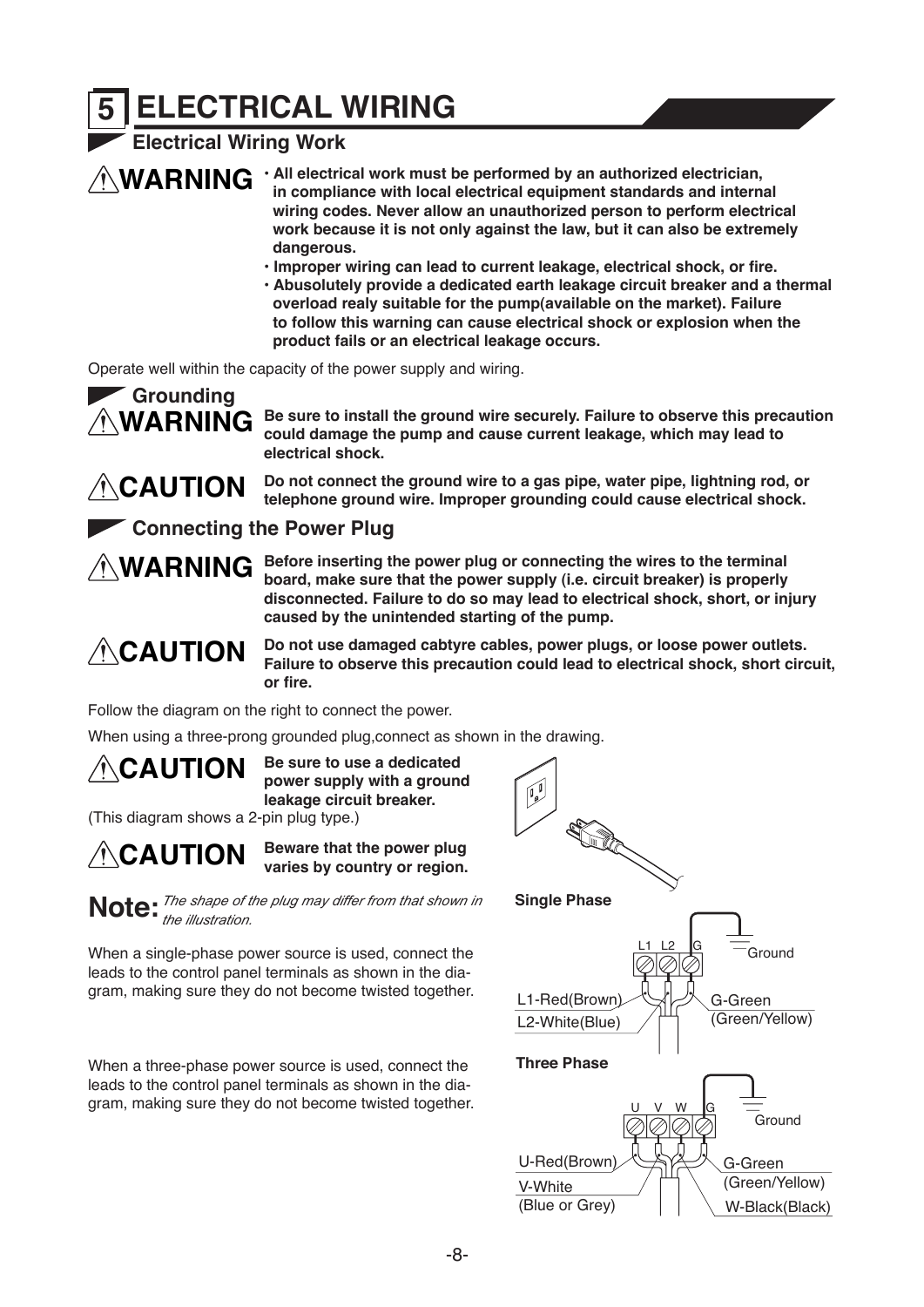### **Motor Protector**

The pump is equipped with a built-in motor protector (circle thermal protector / miniature protector). If a current overload or overheating occurs under the symptoms given below, the pump will stop automatically to protect the motor regardless of the water level at the time of operation.

- Extreme fluctuation of power supply voltage
- Pump operated under overload condition
- Pump operated at open phase or binding condition

 $\bf{Note}$  *After the motor protector has tripped, the motor automatically resumes its operation. Therefore, make sure<br>* $\bf{Note}$  *<i>to disconnect the cabtyre cable from the terminal board or the power outlet, and eliminate the* to disconnect the cabtyre cable from the terminal board or the power outlet, and eliminate the cause of the problem.

Do not operate the pump at unusually low head, or with the impeller clogged with debris. Doing so will not only prevent the pump from attaining its full potential, but may also generate abnormal noise and vibration and damage the pump.

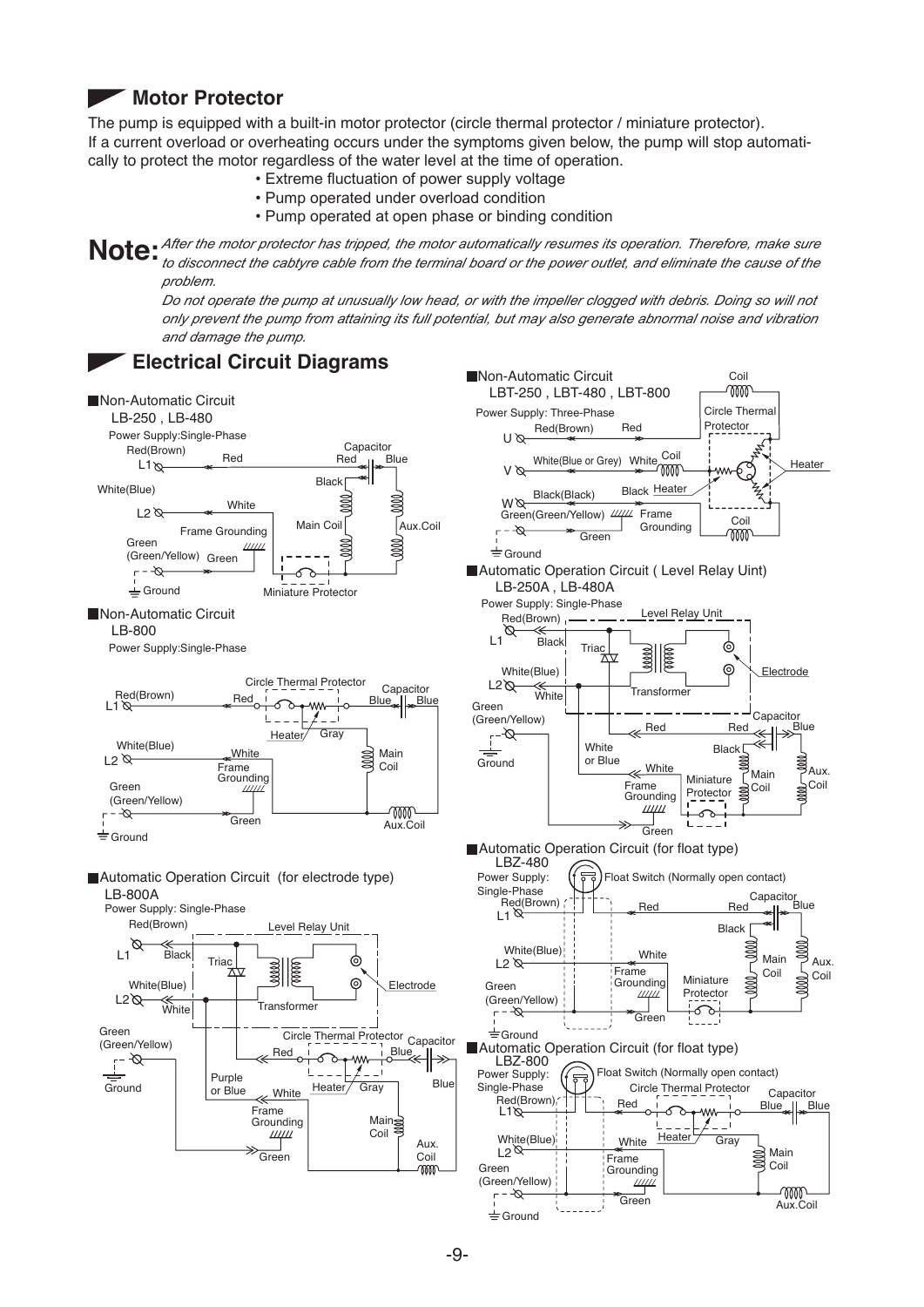# **OPERATION**

# Prior to Operation

(1) Once again, check the nameplate of the pump to verify that its voltage and frequency are correct.

Improper voltage and frequency of the power supply will prevent the pump **ACAUTION** from attaining its full potential, and may also damage the pump.

# Note: Verify the specs on the pump's nameplate.

(2) Check the wiring, power supply voltage, the capacity of the ground leakage circuit breaker, and the insulation resistance of the motor.

Insulation resistance reference value =  $20M\Omega$  minimum

Note • The insulation resistance reference value of 20ΜΩ minimum is based on a new or repaired pump. For refer-<br>Note • ence values of a pump that has already been put into operation, refer to "Maintenance and Inspection".

(3) Adjust the setting of the thermal relay (i.e. 3E relay) to the pump's rated current.

Note: Verify the rated current on the pump's nameplate.

(4) When using a generator, as much as possible avoid operating the pump in conjunction with other types of equipment.

# **6-1 NON-AUTOMATIC OPERATION**

### **Trial Operation**

 $\bigwedge_{i=1}^n WARMING$  Never start the pump while it is suspended, as the pump may jerk and cause a serious accident involving injury.

(1) Operate the pump for a short time (1 to 2 seconds) and verify the direction of the rotation of the impeller. Observe the pump unit from above, and if its recoil is in the counterclockwise direction, the direction of its rotation is correct.

**CAUTION** 

Make sure to check the pump's direction of rotation with the pump exposed to the atmosphere. Operating the pump in reverse while it is submerged in water will damage the pump, which may lead to current leakage and electrical shock.

(2) To reverse the rotation, the following countermeasures must be taken.

 $\triangle$  WARNING Before changing the connections for reverse rotation, make sure that the power supply (i.e. circuit breaker) is properly disconnected and that the impeller has stopped completely. Failure to observe this may lead to electrical shock, short, or injury.



#### **COUNTERMEASURE**

Interchange any two of the three wires designated U, V, and W, respectively.

Note: (1) and (2) are applied to the three-phase pumps.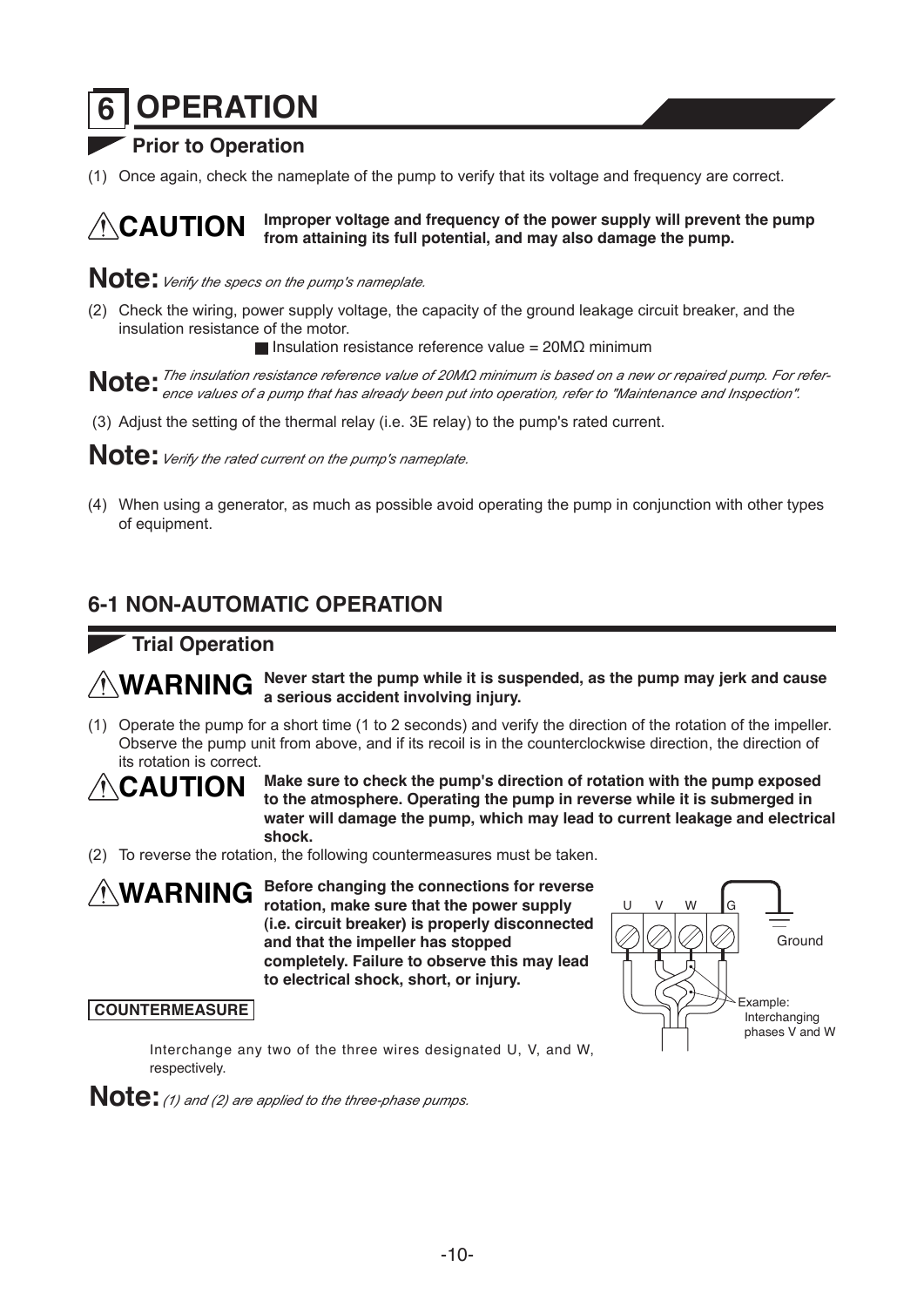- (3) Connect the pump to the pipe and submerge it in water.
- (4) Operate the pump for a short time (3 to 10 minutes) and perform the following checks:

Using an AC ammeter (clamp), measure the operating current at the phases U. V, and W that are connected to the terminal board.

#### **COUNTERMEASURE**

Because an overload condition may be present at the pump motor if the operating current exceeds the rated current, follow the instructions in section  $\sqrt{\frac{m}{n}}$ <br>"4. Installation" to operate the numb in the correct in the "4. Installation" to operate the pump in the correct manner.

Using an AC voltmeter (tester), measure the voltage at the terminal board. Power supply voltage variation = within  $\pm$  10% of the rated voltage



#### **COUNTERMEASURE**

If the power supply voltage deviates from the variation value, the cause of the deviation may be the capacity of the power supply or the extension cable that is used. Refer to section "5. Electrical Wiring" to operate the pump in the correct manner.



In case the pump exhibits an abnormal condition (such as a considerable amount of vibration, noise, or smell), disconnect the power supply immediately and contact the dealer where you purchased the equipment, or Tsurumi's sales office in your area. If the pump continues to be used in the abnormal state, it may cause current leakage, electrical shock, or fire.

(5) Proceed with the normal operation if no abnormal conditions are found during the trial operation.

### Operation

The pump unit may be extremely hot during operation. To prevent burns, do **AWARNING** not touch the pump unit with bare hands during or after the operation.

Pay attention to the water level during the pump operation. The pump may become damaged if it is allowed to operate dry.

Due to an overload operation or a pump malfunction, if the motor protector trips to stop the pump, make sure to eliminate the cause of the problem before restarting.

To operate a submersible pump (including automatic operation), set the water level so that the pump will operate about 10 times per hour.

Note.<sup>A</sup> large amount of amperage flows when a submergible pump is started, causing the temperature of its wind-<br>Note.<sup>\*</sup> ings to rise rapidly. Beware that a frequent stop-and-go operation of the pump will accelerate the d tion of the insulation of the motor windings and thus affect the use life of the motor.

## **Operating Water Level**

Do not operate the pump below the C.W.L. (Continuous Running Water Level) **ACAUTION** indicated below. Failure to observe this condition may result in damage to the pump, electrical leakage or electrical shock.



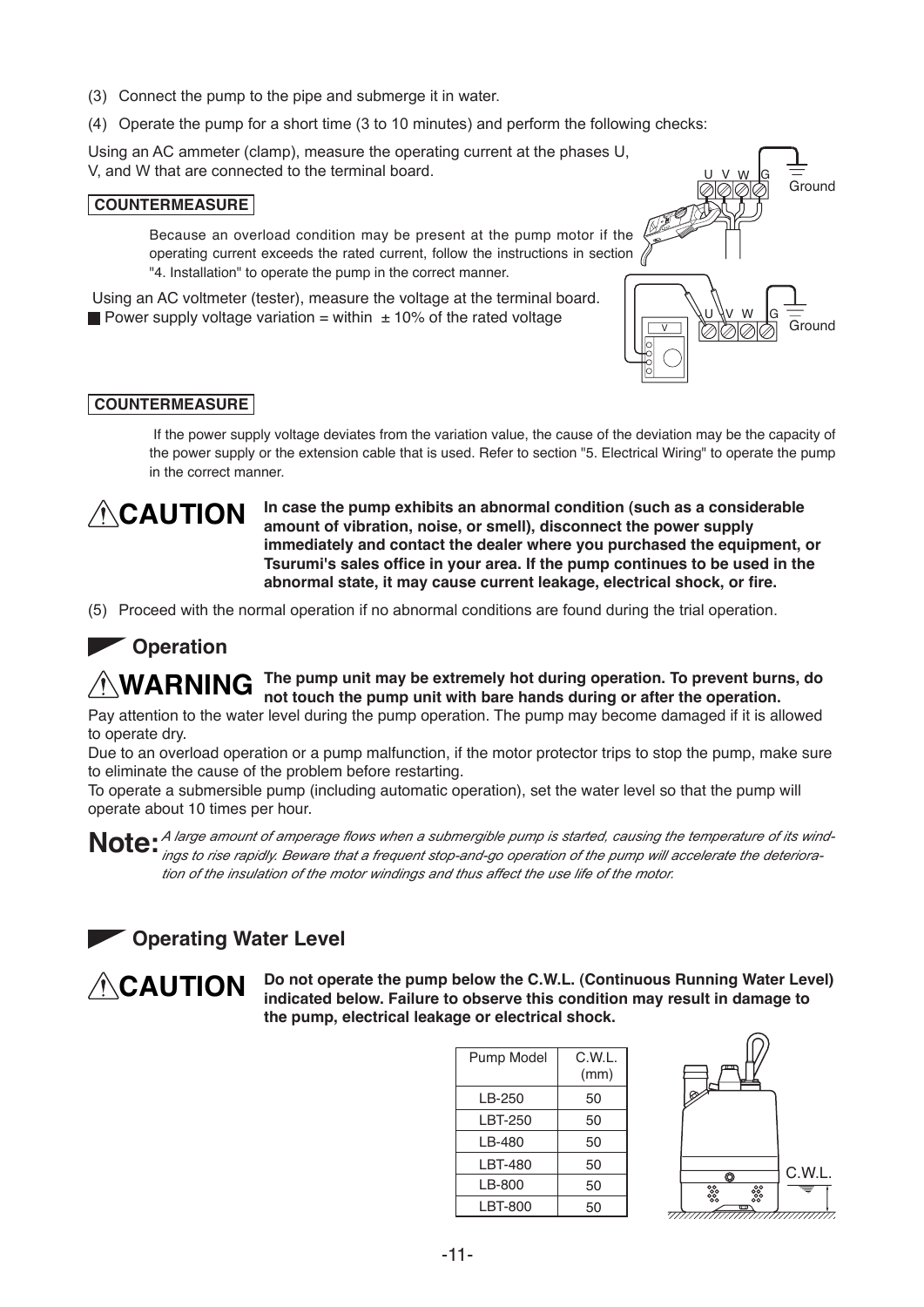# 6-2 Automatic Operation (for float type)

## **Trial Operation**

Equipped with floats to detect the water level the automatic type (LBZ) pump can perform an automatic drainage operation alone by merely connecting its cable to a power supply.

Connect the power and perform a trial operation as follows:

- (1) Direct all the floats downward.
- (2) Raise the (yellow) float. This will cause the pump to start.
- (3) Next, return the (yellow) float to their original positions. This will cause the pump to stop.
- (4) Perform steps (2) and (3) consecutively two or more times to verify the operation.

Note: The trial operation must be completed within 1 minute.

In case the pump exhibits an abnormal condition (such as a considerable **ACAUTION** amount of vibration, noise, or smell), disconnect the power supply immediately and contact the dealer where you purchased the equipment, or Tsurumi's sales office in your area. If the pump continues to be used in the abnormal state, it may cause current leakage, electrical shock, or fire.

# 6-3 Automatic Operation (for electrode type)

# **Operation Water Level**

### ■ Start of the pump

The pump starts when the current continuously flows between the two electrodes for more than one (1) second.

Note: The electrode may not detect the water surface under conditions such as purified water or distillated water which the current does not flow cause of high specific resistance.

Note The necessary water level to operate<br>the pump is 115mm or 170mm from the bottom of a pump. In case of start by racing during the trial operation, please short-circuit for more than one (1) second with exciting items (screw driver etc.) between the electrodes, and start forcibly.

Please keep away from those that may clog in a pump. (wire, nail, cord, etc.)



# Trial Operation

**ACAUTION** 

Never start the pump while it is suspended, as the pump may jerk and cause **AWARNING** a serious accident involving injury.

(1) Operate the pump 3 to 10 minutes to verify the conditions listed below.

In case the pump exhibits an abnormal condition (such as a considerable amount of vibration, noise, or smell), disconnect the power supply immediately and contact the dealer where you purchased the equipment, or Tsurumi's sales office in your area. If the pump continues to be used in the abnormal state, it may cause current leakage, electrical shock, or fire.

(2) Proceed with the normal operation if no abnormal conditions are found during the trial operation.

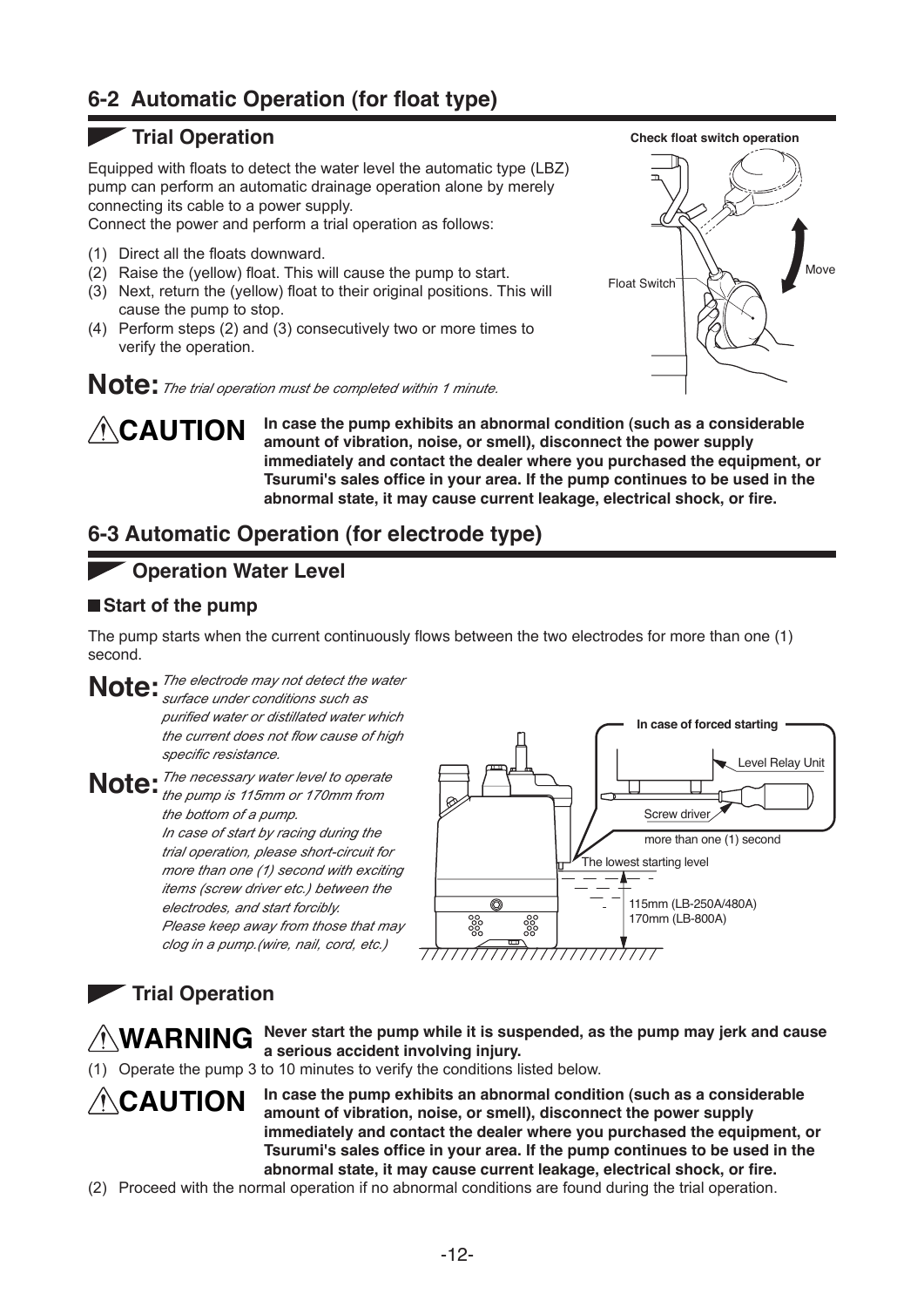## **2DEDETE** Operation Flow Chart

To enable the user to bring the pumps ability into full play, this chart describes the various control modes that are made possible by the combinations of the electrode and timer functions.

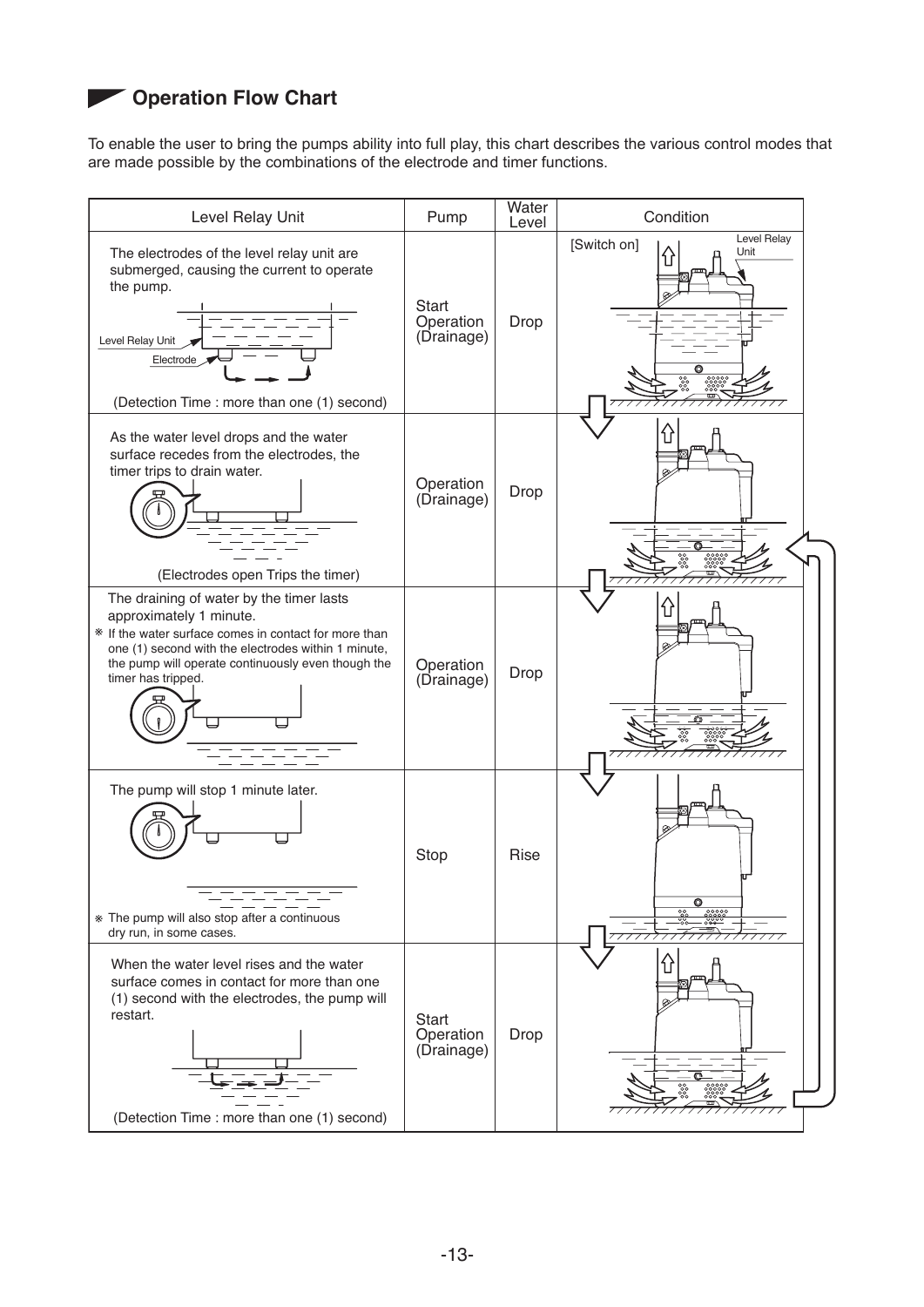# **MAINTENANCE AND INSPECTION**

Regular maintenance and inspection are indispensable to maintaining the pump's performance. If the pump behaves differently from its normal operating condition, refer to section "9. Troubleshooting" and take appropriate measures at an early stage. We also recommend that you have a spare pump on hand for an emergency.

## Prior to Inspection

 $\triangle$  WARNING Make sure that the power supply (i.e. circuit breaker) is disconnected and disconnect the cabtyre cable from the power outlet or remove it from the terminal board. Failure to do so may cause electrical shock or unintended starting of the pump, which may lead to serious accidents.

- (1) Washing the Pump Remove any debris attached to the pump's outer surface, and wash the pump with tap water. Pay particular attention to the impeller area, and completely remove any debris from the impeller.
- (2) Inspecting the Pump Exterior Verify that there is no damage, and that the bolts and nuts have not loosened.

Note. If the pump must be disassembled for repair due to damage or loose bolts or nuts, contact the dealer where  $\mathsf{Note:}$ 

# Daily and Periodic Inspection

| Interval                   | Inspection Item                                                                                                                                                                                                                                                                                                                         |  |  |  |
|----------------------------|-----------------------------------------------------------------------------------------------------------------------------------------------------------------------------------------------------------------------------------------------------------------------------------------------------------------------------------------|--|--|--|
| Daily                      | ■ To be within the rated current<br>Measuring the operating current<br>Measuring the power voltage<br>Power supply voltage variation<br>$=$ within $\pm 10\%$ of the rated voltage                                                                                                                                                      |  |  |  |
| <b>Monthly</b>             | Measuring the insulation resistance Insulation resistance reference value = $1\text{M}\Omega$ minimum<br>[NOTE] The motor must be inspected if the insulation resistance is considerably lower<br>than the last inspection.                                                                                                             |  |  |  |
| Semi-yearly                | Inspecting oil 1,000 hours or 6 months, whichever comes first.<br>Inspection of liffting rope <b>E</b> Replace if damage, corrosion, or wear has occurred to the rope.<br>Remove if foreign object is attaching to it.                                                                                                                  |  |  |  |
| Yearly                     | Changing oil ■2,000 hours or 12 months, whichever comes first.<br>Changing the mechanical seal<br>[NOTE] The inspection and replacement of the mechanical seal requires specialized<br>equipment. To have this operation performed, contact the dealer where this<br>equipment was purchased, or the Tsurumi sales office in your area. |  |  |  |
| Once every<br>2 to 5 years | Overhaul $\blacksquare$ The pump must be overhauled even if the pump appears normal during operation.<br>Especially, the pump may need to be overhauled earlier if it is used continuously.<br>[NOTE] To overhaul the pump, contact the dealer where it was purchased, or the<br>Tsurumi sales office in your area.                     |  |  |  |

Note: Refer to section "Oil Inspection and Change Procedures" below for further detail.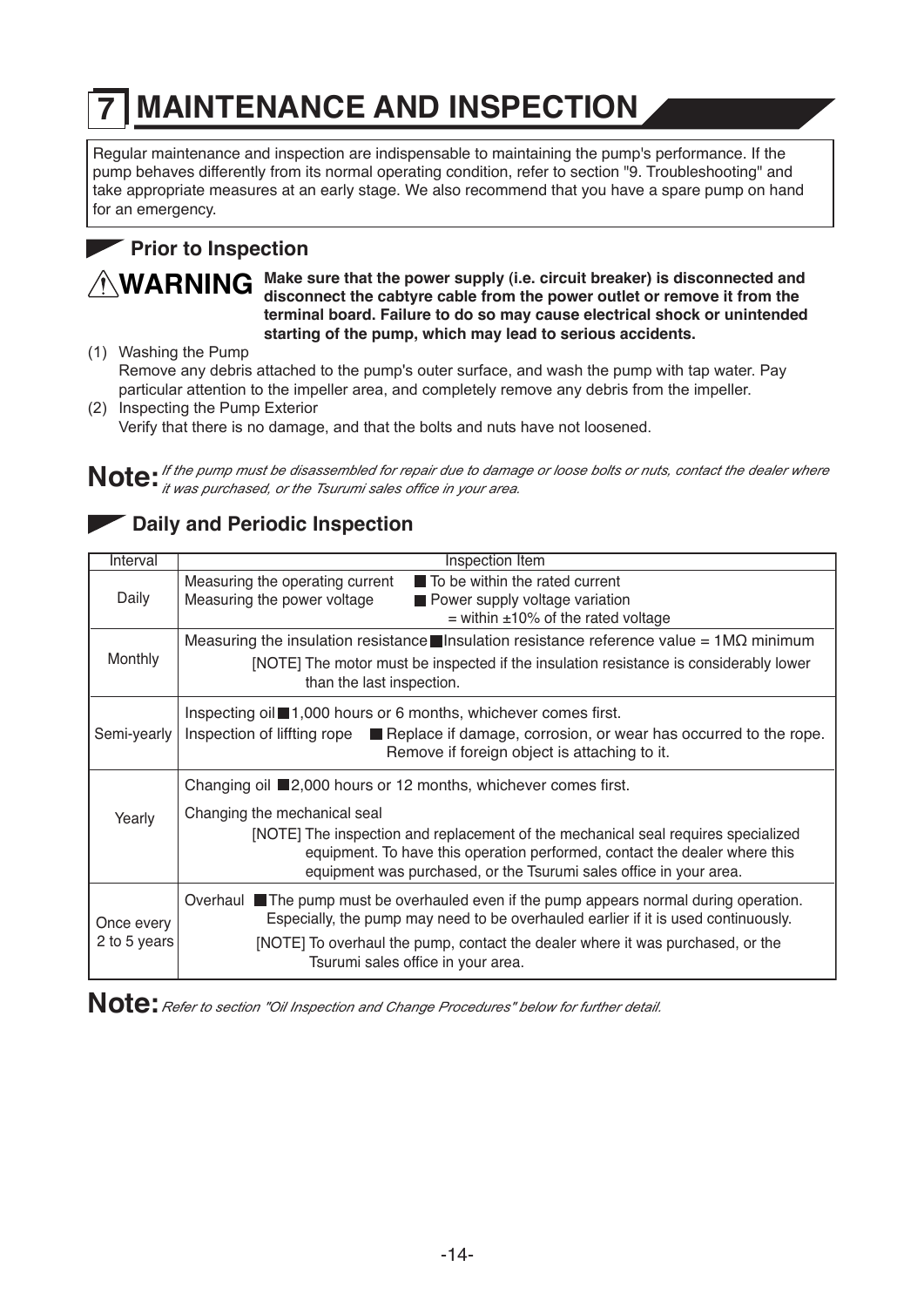# Storage

If the pump will not be operated for a long period of time, pull the pump up, wash the pump, allow it to dry, and store it indoors.

Note: For reinstallation, be sure to perform a trial operation before putting the pump into operation.

If the pump remains immersed in water, operate it on a regular basis (i.e. once a week).

# Oil Inspection and Changing Procedures

#### Inspecting Oil

Remove the oil plug and take out a small amount of oil. The oil can be extracted easily by tilting the pump so that the oil filler plug faces downward. If the oil appears milky or intermixed with water, a likely cause is a defective shaft sealing device (i.e. mechanical seal), which requires that the pump be disassembled and repaired.

#### Changing Oil

Remove the oil plug and drain the oil completely. Pour a specified volume of oil into the oil filler inlet.

Note The drained oil must be disposed of properly to prevent it Note from being released into the sewer or rivers. The packing or the O-ring for the oil plug must be replaced with a new part at each oil inspection and change.



Specified Oil: Turbine Oil VG32 (non-additive)

|                                   | Unit: <i>mv</i> .   |
|-----------------------------------|---------------------|
| Pump Model                        | Specified<br>Volume |
| LB-250, LBT-250, LB-250A          | 155                 |
| LB-480, LBT-480, LB-480A, LBZ-480 | 155                 |
| LB-800, LBT-800, LB-800A, LBZ-800 | 155                 |

### **Replacement Parts**

The table lists the parts that need to be replaced periodically. Replace these using the recommended frequency as a guideline.

| Part                                        | Replacement condition                                               |
|---------------------------------------------|---------------------------------------------------------------------|
| Mechanical Seal                             | When oil in oil compartment becomes milky.                          |
| Lubricant; Turbine Oil VG 32 (non-additive) | Every 12 mouths or after 2,000 hours of use, whichever comes first. |
| Packing, O-Ring                             | Each time pump is disassembled or inspected                         |
| V-Rina                                      | When ring is worn, and each time pump is disassembled or inspected  |
| Shaft sleeve                                | When it becomes worn                                                |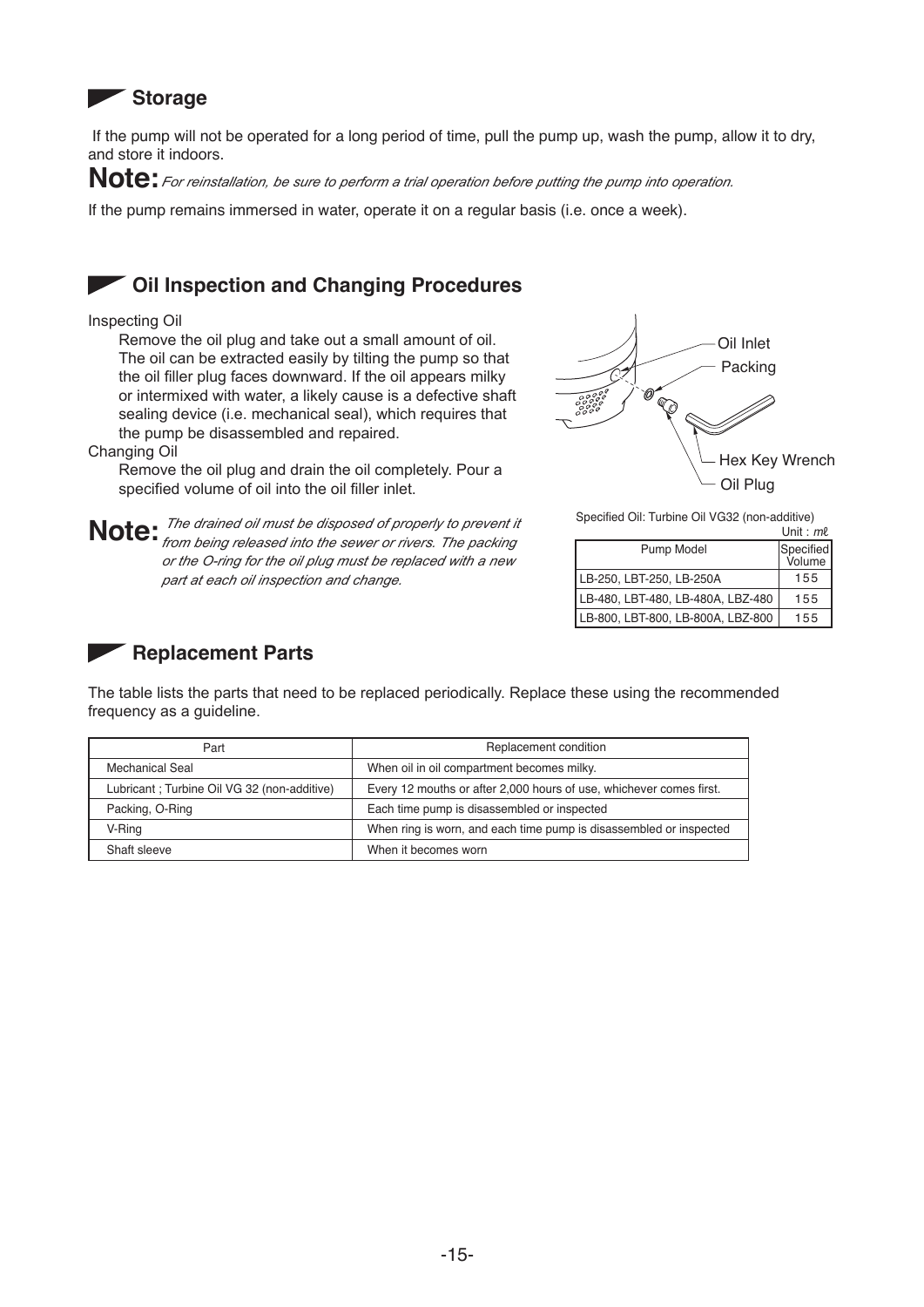#### DISASSEMBLY AND REASSEMBLY PROCEDURE 8



Before disassembling and reassembling the pump, be sure that the power supply (i.e. circuit breaker) is disconnected, and remove the cabtyre cable from the outlet or the terminal board. Do not connect or disconnect the power plug with a wet hand, in order to prevent electrical shock. Do not perform an activation test (to check the rotation of the impeller) during disassembly and reassembly. Failure to observe this precaution could lead to a serious accident, including injury.

This section explains the disassembly and reassembly processes that are involved up to the replacement of the impeller itself. Operations involving the disassembly and reassembly of the sealing portion (i.e. mechanical seal) and of the motor require a specialized facility including vacuum and electrical test equipment. For these operations, contact the dealer where this equipment was purchased, or the Tsurumi sales office in your area.

# **Disassembly Procedure**

**AWARNING** 

- (1) Removing the strainer stand, suction cover, and the pump casing Remove the hex bolts from under the strainer stand: then, remove the strainer stand, suction cover, and the pump casing from the pump body.
- (2) Removing the impeller Using a box wrench, remove the impeller nut, spring washer and plain washer, then, remove the impeller, the shaft sleeve, and the v-ring from the shaft.
- (3) Removing the rear liner Remove the rear liner from the oil casing.



### **Example**

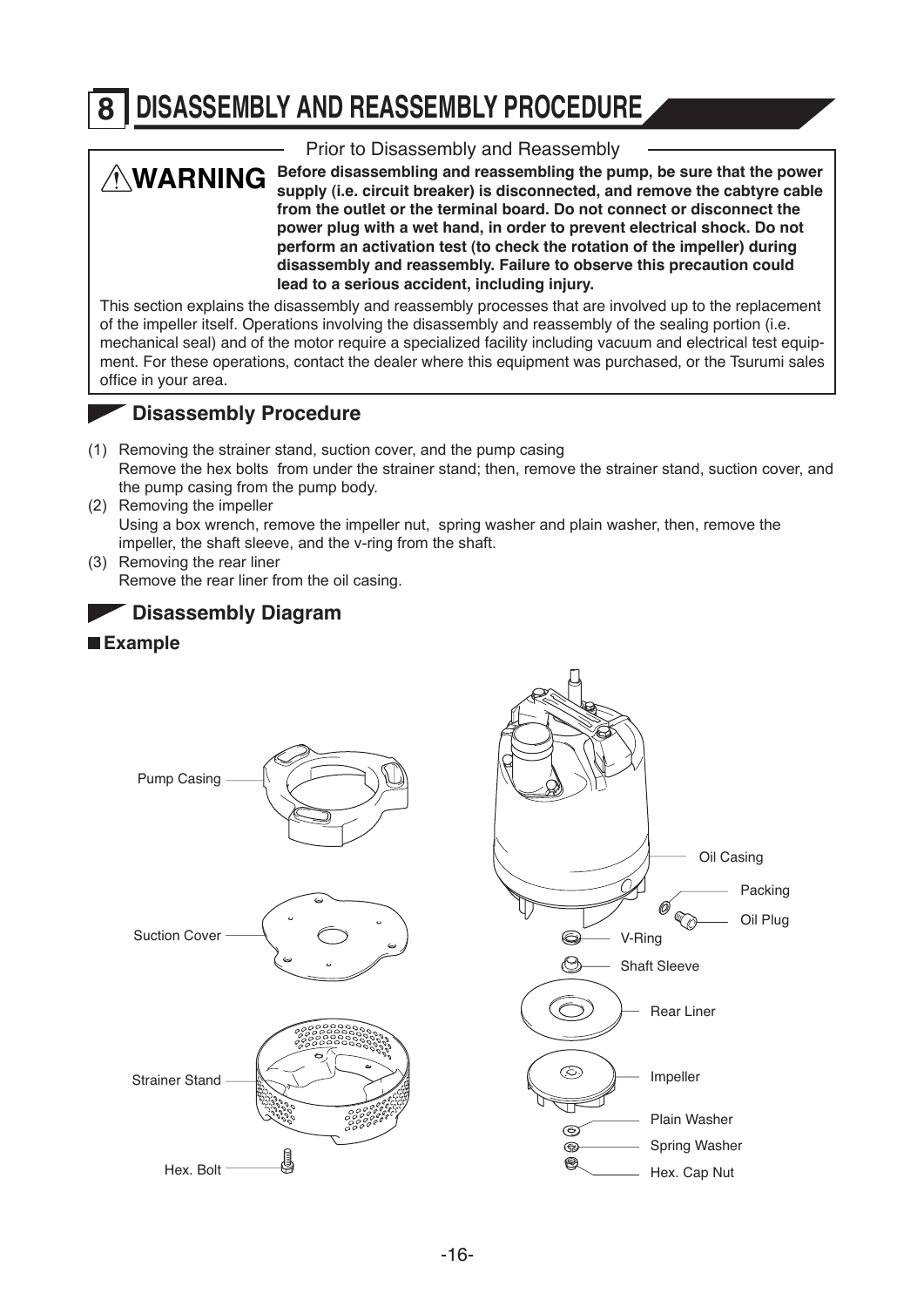## Reassembly Procedure

Observe the precautions given below and reassemble the unit in the reverse order of disassembly.

Note • After completing the reassembly, make sure to fill the pump with the specified amount of oil. The packings Note • must be replaced with a new part. If any part is worn or damaged, make sure to replace it with a new

After reinstalling the impeller or the suction cover, check that the impeller rotates smoothly and that there is no interference between the pump casing and the suction cover.

#### Reassembling models

- (1) Assemble the rubber parts (rear face liner, impeller, and pump casing) after removing debris from them such as sand.
- (2) Mount the v-ring onto the outside of the shaft sleeve as shown in the drawing. When doing so, do not apply oil or other lubrication to the surface where the v-ring contacts the shaft sleeve.
- (3) When attaching the rear liner, make sure the front and back are oriented correctly, and press the liner firmly onto the surface.
- (4) After reinstalling the impeller or the suction cover, check that the impeller rotates smoothly and that there is no interference between it and the suction cover.